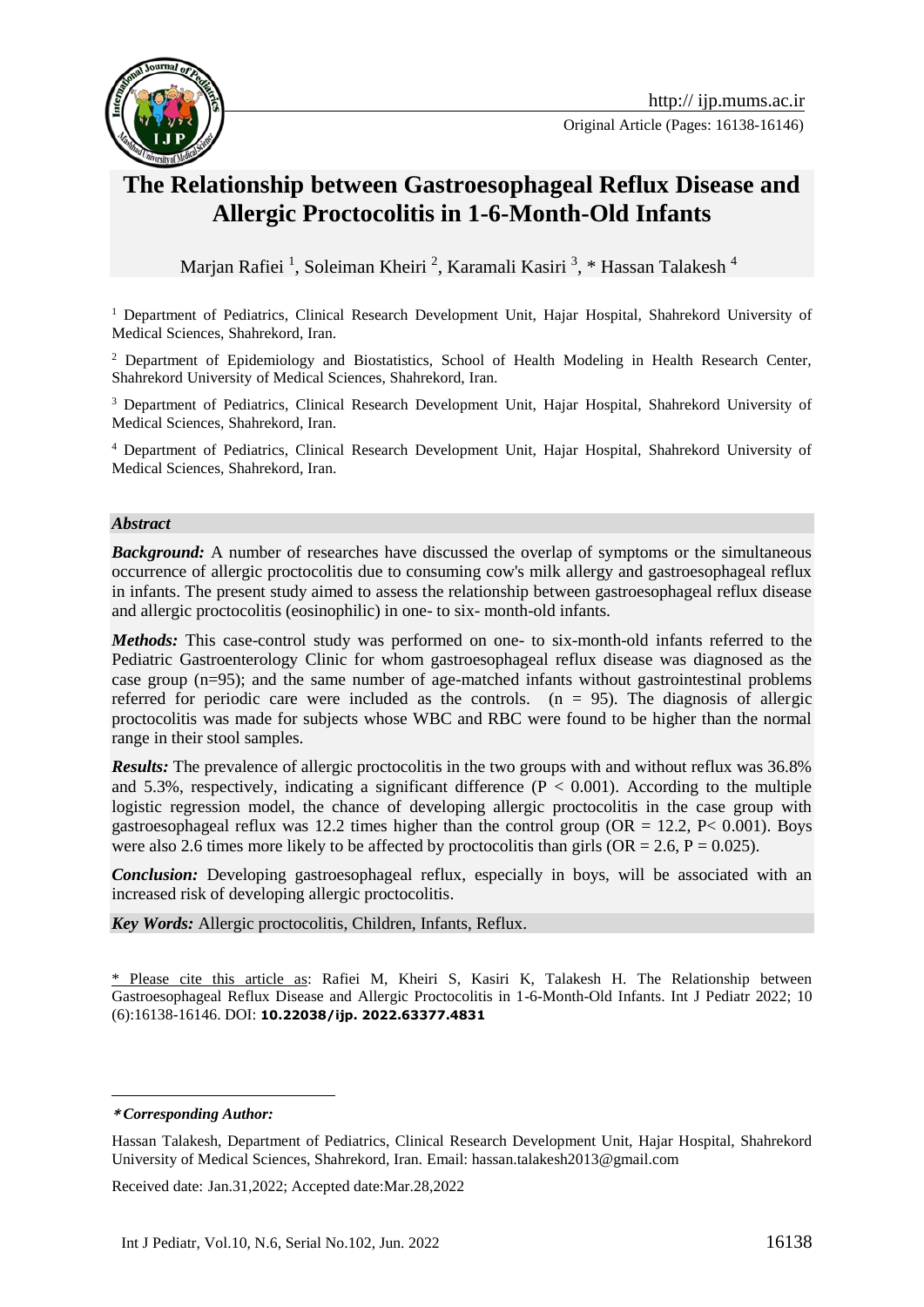# **1- INTRODUCTION**

Gastroesophageal reflux is one of the most common and major problems in infants, especially under the age of one year, which results in growth retardation, irritability, recurrent vomiting, restlessness, apnea and sleep disorders [\(1\)](#page-6-0). Additionally, pathological reflux, contrary to the physiological type, can cause side effects such as esophageal bleeding, ulcers on the surface of the esophageal mucosa, scarring, dysphagia, esophageal metaplasia, Barrett's esophagus, esophageal carcinoma and pneumonia and thus early diagnosis and treatment of affected infants is important [\(2,](#page-6-1) [3\)](#page-6-2). Because clinical signs of gastroesophageal reflux may be seen in other childhood diseases, including infantile colic, pneumonia, respiratory allergies, and airway hypersensitivity, early, low-cost, and non-invasive diagnostic methods and facilities should be considered for disease management [\(4\)](#page-6-3). Moreover, since various studies have shown a direct relationship between gastroesophageal reflux and the occurrence of many complications and diseases in infants, the use of its screening methods in infants for timely detection and treatment and prevention of complications seems necessary.

Milk allergy is an adverse immune reaction to one or more proteins in cow's milk. Allergy symptoms can appear quickly or start gradually. The first may include anaphylaxis, a potentially lifethreatening illness that requires treatment with epinephrine, among other measures, but the second condition may last for hours to days, and its symptoms include atopic dermatitis, esophagitis, enteropathy involving the small intestine, and proctocolitis involving the rectum and colon [\(5,](#page-6-4) [6\)](#page-6-5). The incidence of adverse reactions to dietary protein is vaguely defined in infants who are exclusively breastfed. Evidence suggests that approximately 0.5 to 1 percent of exclusively breastfed infants have allergic reactions to proteins present in cow's milk and secreted into breast milk [\(7\)](#page-6-6). Allergic reactions to cow's milk protein appear to be less common in infants fed by human milk than in those fed by cow's milk formula [\(8\)](#page-7-0). This may be due to the relatively low protein levels of cow's milk secreted in breast milk the immunomodulatory agents in breast milk, or the difference in normal microbes in the intestines of breastfed and formula-fed infants [\(9\)](#page-7-1). The inflammatory reaction of the rectum and end of the large intestine (sigmoid colon) is called allergic proctocolitis [\(10\)](#page-7-2).

Gastroesophageal reflux disease and cow's milk allergy (CMA) both often occur in the first year of life [\(11\)](#page-7-3). The pathogenesis of these two conditions is complex and involves multiple mechanisms of nutrition, motility, immunology, and hypersensitivity [\(12\)](#page-7-4). A number of researches have discussed the overlap of symptoms or the simultaneous occurrence of CMA and gastroesophageal reflux [\(13\)](#page-7-5). However, differentiating between the two disorders is still challenging due to the similarity of symptoms and the lack of accurate and useful diagnostic tests. Because gastroesophageal reflux has a wide variety of causes that may be associated with one of the different forms of allergy, specifically allergic proctocolitis, it is now hypothesized that removing protein from the diet of mother and infant is a step towards the treatment and improvement of gastroesophageal reflux disease in infants. The present study aimed to assess the relationship between gastroesophageal reflux disease and allergic proctocolitis (eosinophilic) in oneto six-month-old infants.

# **2- MATERIALS AND METHODS**

This case-control study was performed on 1-6-month-old infants referred to the Pediatric Gastroenterology Clinic for whom gastroesophageal reflux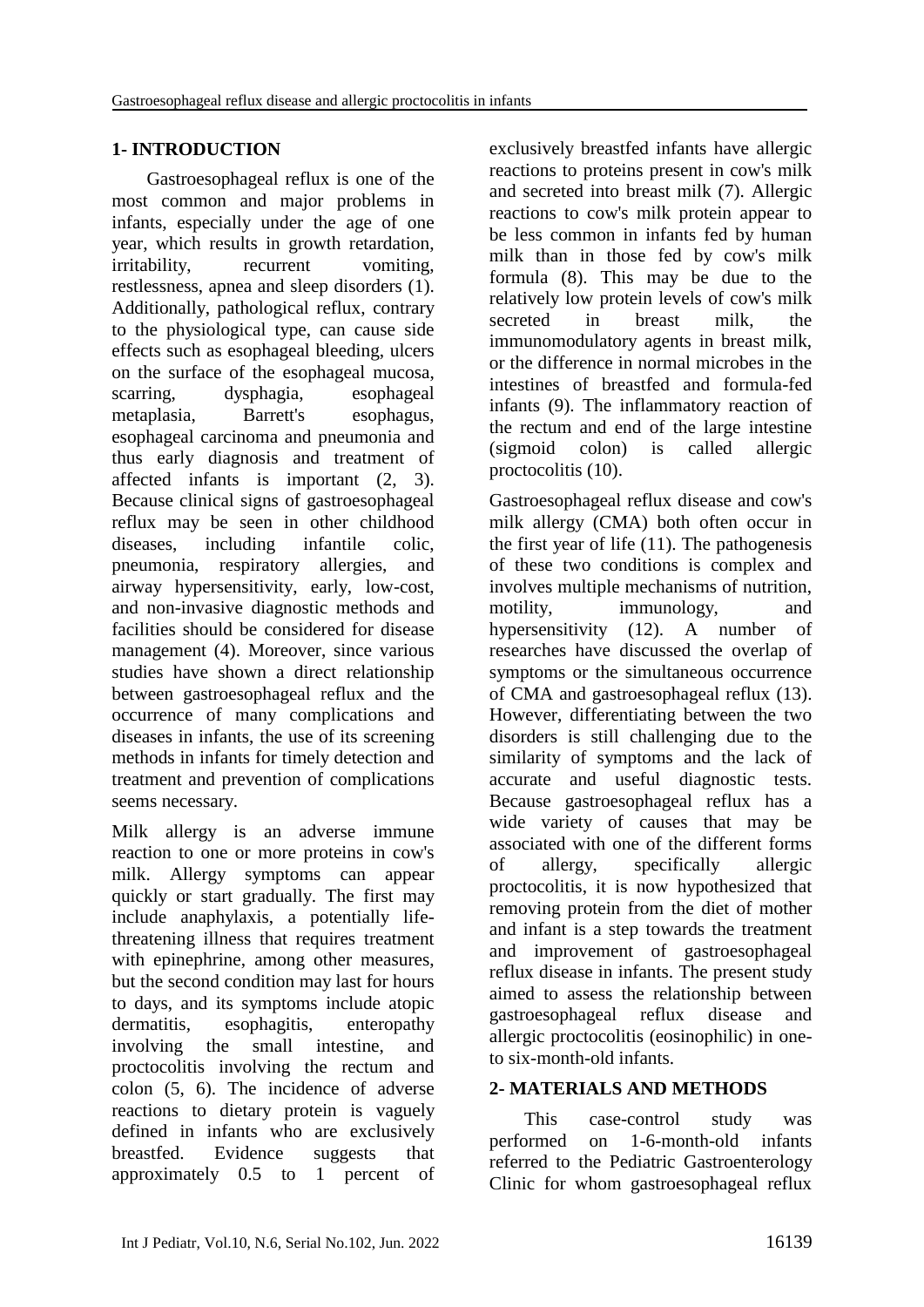disease was diagnosed (as the case group); and age-matched infants without gastrointestinal problems referred for periodic care were included as the controls. All cases used breast milk or standard formula, and all mothers signed a written consent before entering the study. Existence of concomitant underlying diseases that predispose a person to reflux, such as structural and anatomical disorders as well as failure to follow instructions and perform tests were considered as the exclusion criteria. All subjects were studied to evaluate the association between gastroesophageal reflux and allergic proctocolitis.

First, the purpose of the study and the stages of the study were fully explained to the parents of the patients diagnosed with gastroesophageal reflux. Then, the patients who had the inclusion criteria such as consumption of breast milk or standard formula, aged 1-6 months, and their parents had full consent to enter the study were included in the sample. The parents were instructed to take a stool test (S/E) three times in three days and refer to the test results for follow-up. The control group consisted of one- to six-month-old infants presented for periodic care without any gastrointestinal problems. For this group, the S/E test was performed three times in three days. WBC and RBC stool counts for both case and control groups were carefully evaluated in the laboratory. Also, all subjects completed a checklist containing demographic information such as age and sex of the infant, and the parents were asked about their family history of allergies. Finally, the diagnosis of allergic proctocolitis was made for people whose WBC and RBC were found to be higher than the normal range in their stool samples. Then, by comparing the results obtained for the case and control groups, the relationship between gastroesophageal reflux and allergic proctocolitis was investigated.

# **2-1. Data analysis**

Frequency and percentage were used to describe the qualitative variables and mean  $\pm$  standard deviation for quantitative variables. To examine the differences between the groups, Fisher's exact test or chi-square test was used for qualitative variables; independent t-test was used for quantitative variables with normal distribution and Mann-Whitney test for quantitative variables with non-normal distribution. Logistic regression model was used to obtain the odds ratio and its confidence interval for allergic proctocolitis. The analysis was performed by SPSS software and a significance level of 0.05 was considered in all tests.

# **3- RESULTS**

A total of 190 infants participated in this study and were categorized in two groups of cases ( $n = 95$ ) and controls ( $n =$ 95) with and without gastroesophageal reflux disease. The age of infants ranged from 12 to 285 days with a mean of 70.5±44.6 days. Only 3 cases (1.6%) of infants were older than 180 days (6 months). As summarized in **Table 1**, the two groups were similar in terms of infant age, gestational age and family history of gastroesophageal reflux and did not differ significantly; however, boys were more likely to be in the gastroesophageal reflux group  $(57.9\% \text{ versus } 48.4\% \text{ , } P = 0.025)$ and Breast milk consumption was much lower in the patient group than in the control group (70.5% versus  $84.2\%$ , P = 0.017).

The prevalence of allergic proctocolitis in the two groups with and without reflux was 36.8% and 5.3%, respectively indicating a significant difference (P< 0.001). Regarding the prevalence rate of allergic proctocolitis according to the baseline characteristics (**Table 2**), the frequency of positive results for proctocolitis was higher in boys than girls  $(27.7\% \text{ versus } 13.5\% \text{ , } P = 0.016)$ , but was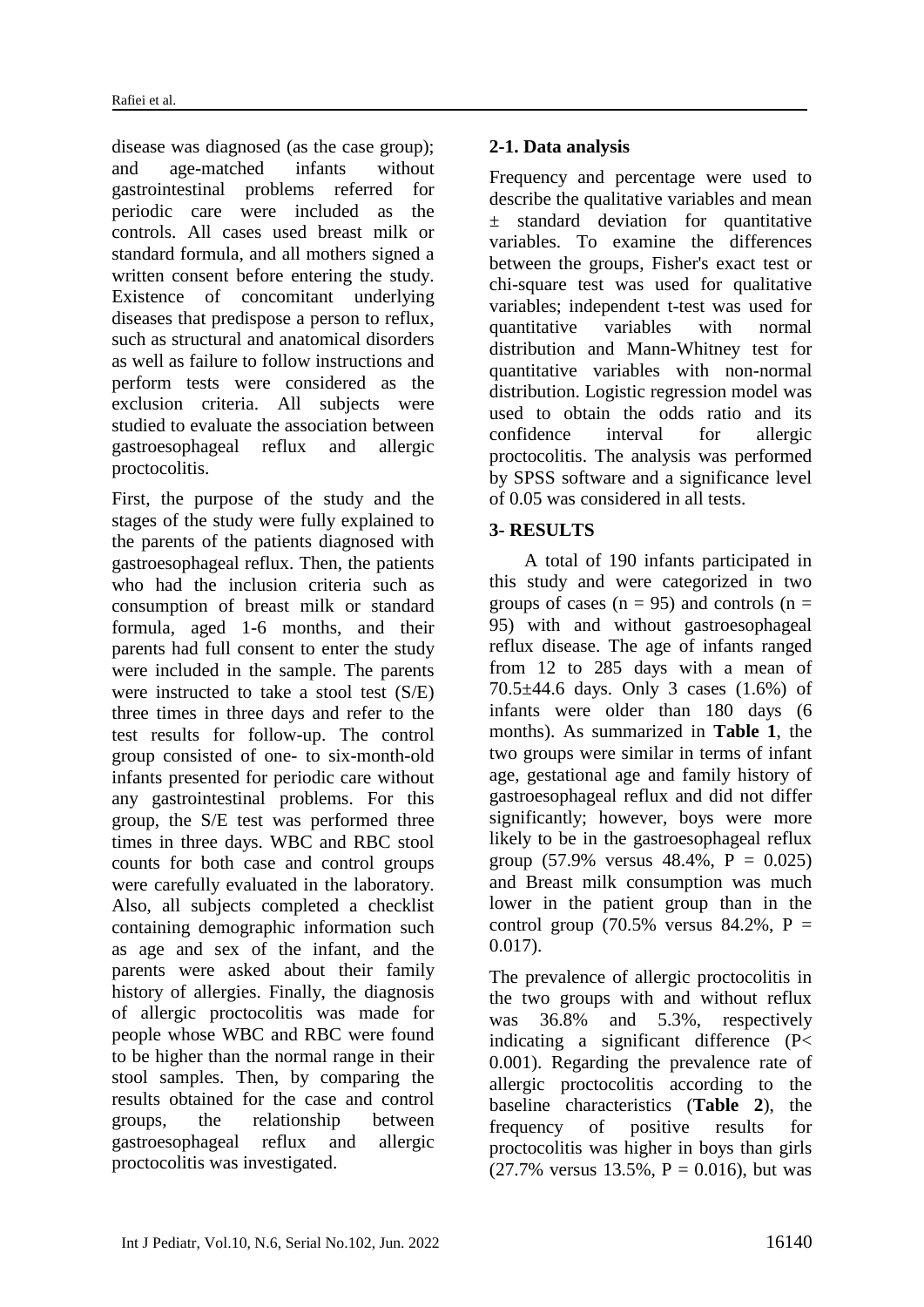independent to other baseline variables including type of milk consumed, gestational age and family history of the disease.

According to the multiple logistic regression modeling (**Table 3**), the chance of developing allergic proctocolitis in the case group with gastroesophageal reflux was 12.2 times higher than the control group (OR = 12.2, 95%CI: 4.3 to 34.3, P< 0.001). Boys were also 2.6 times more likely to be affected by proctocolitis than girls (OR = 2.6, 95%CI: 1.1 to 5.9, P = 0.025).

| Characteristics             |             | With reflux     | Without reflux  | P-value |  |
|-----------------------------|-------------|-----------------|-----------------|---------|--|
| Male gender $(\%)$          |             | 55 (57.9)       | 46(48.4)        | 0.025   |  |
| Mean age (day)              |             | $62.4 \pm 42.5$ | $78.7 \pm 45.4$ | 0.927   |  |
| Type of milk used           | Breast milk | 67(70.5)        | 80 (84.2)       | 0.017   |  |
|                             | Formula     | 1(1.1)          | 2(2.1)          |         |  |
|                             | <b>Both</b> | 27(28.4)        | 13(13.7)        |         |  |
| Gestational age             | Term        | 94 (98.9)       | 93 (97.9)       | 0.998   |  |
|                             | Preterm     | 1(1.1)          | 2(2.1)          |         |  |
| Positive family history (%) |             | 25(26.3)        | 11(11.6)        | 0.713   |  |

**Table-1:** Baseline characteristics of the participants

**Table-2:** The rate of Allergic proctocolitis according to baseline variables

| <b>Characteristics</b> |             | With proctocolitis | Without proctocolitis | P-value |  |
|------------------------|-------------|--------------------|-----------------------|---------|--|
| Gender                 | Male        | 12(13.5)           | 77 (86.5)             | 0.016   |  |
|                        | Female      | 28(27.7)           | 73(72.3)              |         |  |
| Type of milk used      | Breast milk | 34(23.1)           | 113 (76.9)            |         |  |
|                        | Formula     | 0(0.0)             | 3(100)                | 0.45    |  |
|                        | <b>Both</b> | 6(15.0)            | 34(85.0)              |         |  |
| Gestational age        | Term        | 39(20.9)           | 148 (79.1)            | 0.51    |  |
|                        | Preterm     | 1(33.3)            | 2(66.7)               |         |  |
| Family history (%)     | Positive    | 30(19.5)           | 124(80.5)             | 0.27    |  |
|                        | Negative    | 10(27.8)           | 26(72.2)              |         |  |

**Table-3:** Results of logistic regression model of allergic proctocolitis according to the studied variables

| <b>Characteristics</b>  | <b>Odds Ratio</b> | 95% Confidence Interval | P-value |
|-------------------------|-------------------|-------------------------|---------|
| Gastroesophageal reflux | 12.2              | $4.3 - 34.3$            | < 0.001 |
| Male gender             | 2.6               | $1.1 - 5.9$             | 0.025   |
| Age                     | l.O               | $0.99 - 1.009$          | 0.922   |
| <b>Family history</b>   | $\mathord{.2}$    | $0.46 - 13.3$           | 0.135   |
| Type of milk used       | 0.5               | $0.31 - 0.89$           | 0.017   |

# **4- DISCUSSION**

Previous studies have reported gastric reflux overlap and esophageal allergy in 56-6% of infants with persistent

gastrointestinal symptoms and suspected reflux, regardless of breastfeeding or formula [\(14-16\)](#page-7-6). Some of these studies have even shown that by eliminating cow's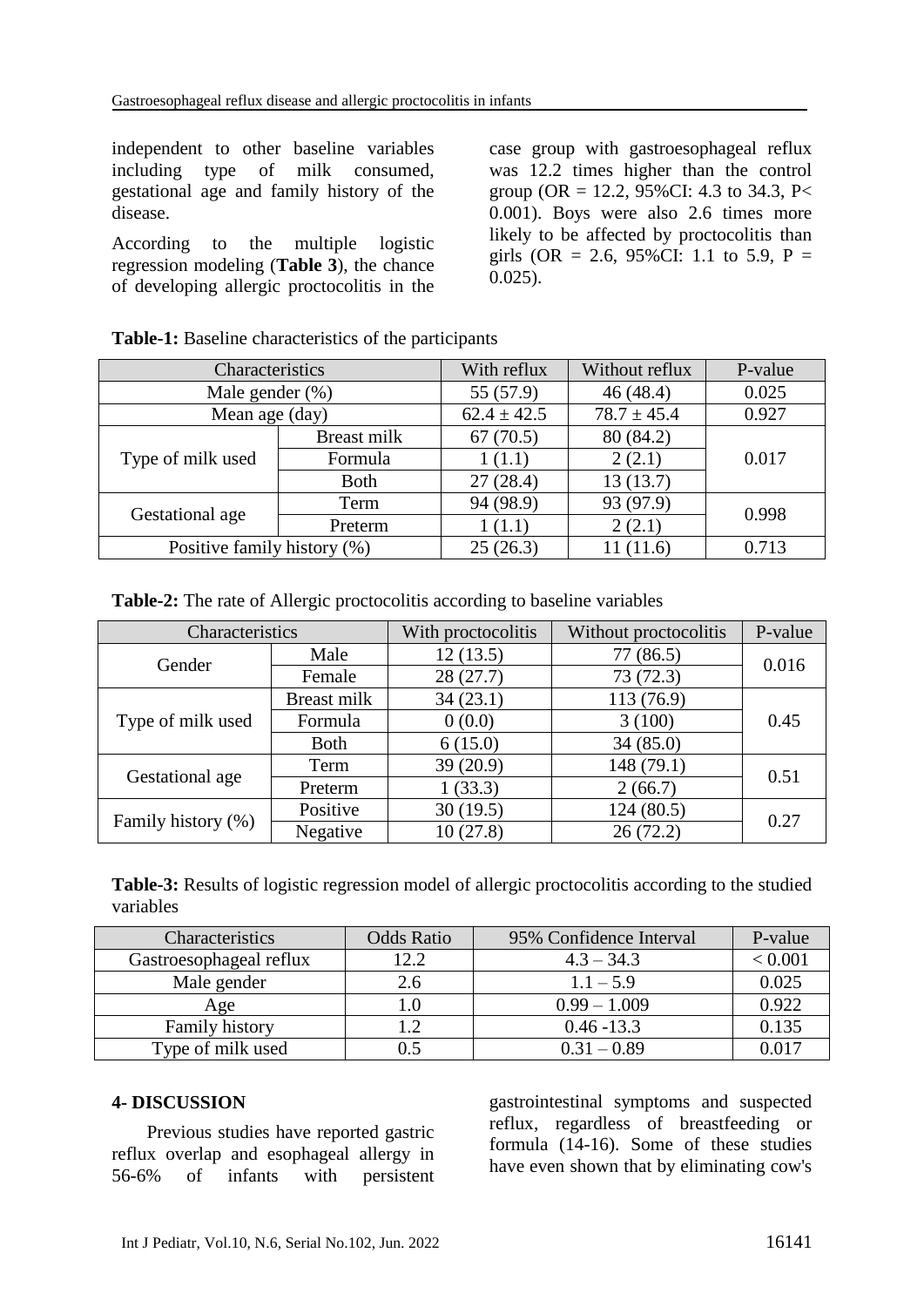milk products from the diet, the symptoms of gastroesophageal reflux group completely disappear, which confirms the causal relationship between the two conditions [\(17\)](#page-7-7). In this regard, it has been reported that the evaluation of infants with cow's milk allergy is necessary for the presence of gastroesophageal reflux; Because with the treatment of cow's milk allergy through an elimination diet, reflux can also be controlled, which indicates the relationship between these two conditions and also prevents costly anti-reflux and additional treatments in these patients [\(18\)](#page-7-8).

One of the most common and basic problems of infants, especially under the age of one year, is gastroesophageal reflux, which is observed in approximately 50% of infants under 2 months and 60-70% of infants with 3 to 4 months of age [\(19\)](#page-7-9). Gastroesophageal sequelae in these infants include growth retardation, irritability, recurrent vomiting, restlessness, apnea, and sleep disturbances; and thus by timely diagnosis and finding the underlying causes of gastroesophageal reflux and elimination of the causative factors, a large number of problems in infancy can be solved [\(14\)](#page-7-6).

Some studies have suggested an association between gastroesophageal reflux and milk allergy, so that the prevalence of milk allergy in children and infants with gastroesophageal reflux has been reported in the range of 16 to 59% [\(16,](#page-7-10) [20,](#page-7-11) [21\)](#page-7-12). An allergy to animal proteins found in milk compounds can lead to inflammation of the gastrointestinal tract and manifest as allergic gastroenteritis, proctocolitis, or enterocolitis. Allergic proctocolitis is one of the causes of rectal bleeding in infants aged 1 to 6 months, which often occurs due to an adverse immune response to one or more cow's milk proteins in the mother's diet [\(22\)](#page-7-13). Diagnosis of allergic proctocolitis is based on clinical features and improvement of the disease after changing the mother's diet

(21). Anal bleeding generally resolves within 96-72 hours after avoiding cow's milk protein. However, in about 7% of cases the hydrolyzed formula (eHF) should be used and in 5% the amino acid-based formula (AAF) should be used [\(23\)](#page-7-14). Serum specific IgE is usually negative because IgE-mediated pathogenetic mechanisms are thought to be involved [\(22\)](#page-7-13). Due to the lack of studies on the relationship between gastroesophageal reflux group and allergic proctocolitis in infants, the present study was performed to determine the association between gastroesophageal reflux with allergic proctocolitis (eosinophilic) in infants one to six months old.

There was a significant difference between the two groups with and without reflux in terms of sex distribution, so that 55% of the infants in the case group and 46% of the infants in the control group were male. However, there was no significant difference between the two groups with and without reflux in terms of mean age. In a study by Karimi et al. [\(24\)](#page-7-15), on infants with reflux disease, the incidence of the disease was higher in boys. In a study by Farahmand et al. [\(23\)](#page-7-14), 52% of infants with reflux were male. Another Epidemiological study also showed that gastric reflux occurs in approximately 50% of infants under 2 months, 60-70% of infants 3-4 months, and 5% of infants up to 12 months [\(25\)](#page-8-0).

In the present study, the type of milk consumed in 67% of the case group (with reflux) was breast milk, 1% used powdered milk and 27% both; but in the control group 80% used breast milk, 2% powdered milk and 13.7% both. In addition, the family history of gastroesophageal reflux group in the case group with 26.3% was higher than the control group with 11.6%, although the two groups were not statistically significant in this regard. Other studies have reported that the frequency of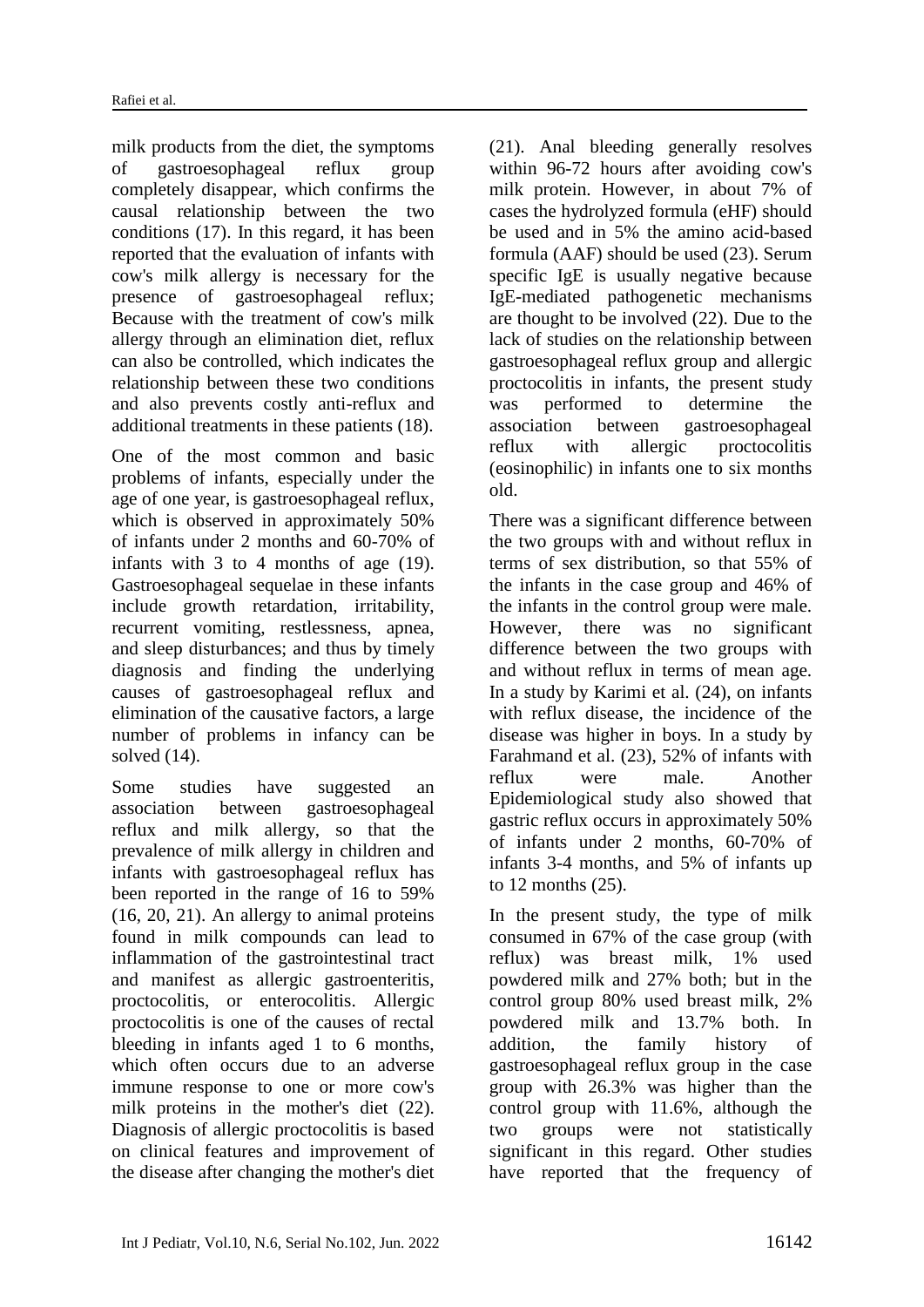gastroesophageal reflux group in infants who are breastfed is lower than that in infants who are breastfed [\(25\)](#page-8-0). Breastfeeding is associated with faster elimination of gastric reflux, because it is eliminated from the stomach much faster [\(19\)](#page-7-9). A cohort study by Curien-Chotard et al. in 2020 [\(26\)](#page-8-1), also reported two identified risk factors for neonatal reflux with a family history and inactive smoking exposure.

In the present study, the frequency of allergic proctocolitis in the two groups with and without reflux was 36.8% and 5.3%, respectively, which was statistically significant. With constant values of other variables in the logistic regression model, the chance of developing allergic proctocolitis in the case group was 12.2 times higher than the control group. The prevalence of cow's milk allergy in children with gastroesophageal reflux has been evaluated in a number of studies to date, however, no study has been found that exclusively examines the prevalence of allergic proctocolitis in these children. In a study by Moghtadari et al. [\(27\)](#page-8-2) which assessed the prevalence of cow's milk allergy in children (mean age 2.9 years) with reflux and healthy children, the prevalence of cow's milk allergy (at least in one of Perrick's skin tests) Immunoglobulin E level and atopic patch test in the reflux group was significantly higher than the control group and the chance of developing cow's milk allergy was higher in the case group than the control group (odds ratio 1.78). In a study by Yukselen et al. [\(20\)](#page-7-11) on 151 children (3 to 60 months) with refractory reflux, 58 (38.4%) had a positive oral milk challenge. In a study by Farahmand et al. [\(23\)](#page-7-14), cow milk allergy was reported in 27 of 72 infants with gastroesophageal reflux group (37%) using the elimination of cow's milk from the diet. Overall, milk allergy has been reported in children and infants with gastroesophageal reflux group in the range

of 16 to 59%, due to differences in the studied populations (gastroesophageal reflux group or gastroesophageal reflux group-resistant gastroesophageal reflux group), study design, follow-up, and methods of diagnosing allergies (Skin testing, oral challenge, elimination of cow's milk from the diet, etc.). In general, the results of the above studies on the high prevalence of milk allergy in gastroesophageal reflux group infants are consistent with the present study and confirm the association of allergic proctocolitis with gastroesophageal reflux group. Regarding the mechanism of this association, it has been reported that in children with cow's milk allergy, the neuro-immune interactions resulting from the cow's milk challenge may cause gastrointestinal motility disorders, which in turn increases the number of reflux cycles [\(14\)](#page-7-6). Therefore, it is recommended that the infants with gastroesophageal reflux disease be evaluated for sensitivity to cow's milk and allergic proctocolitis. In infants with a positive result, necessary recommendations such as eliminating milk from the mother's diet and using powdered milk based on hydrolyzed proteins or based on amino acids should be provided to improve gastroesophageal reflux without drug treatment. In this regard, studies have shown that in children with sensitivity to cow's milk protein and gastroesophageal reflux, after 24 hours of diet without cow's milk, the symptoms of reflux have significantly improved in patients [\(14\)](#page-7-6).

In the present study, although the prevalence of allergic proctocolitis in infants with a family history (27.8%) was higher than in those without a family history of allergies (19%), no significant difference was observed in this regard. In a study by Farahmand et al. [\(23\)](#page-7-14), out of 27 infants diagnosed with reflux allergy, the family had a history of allergies in at least one parent (44.4%). In a study by Sardecka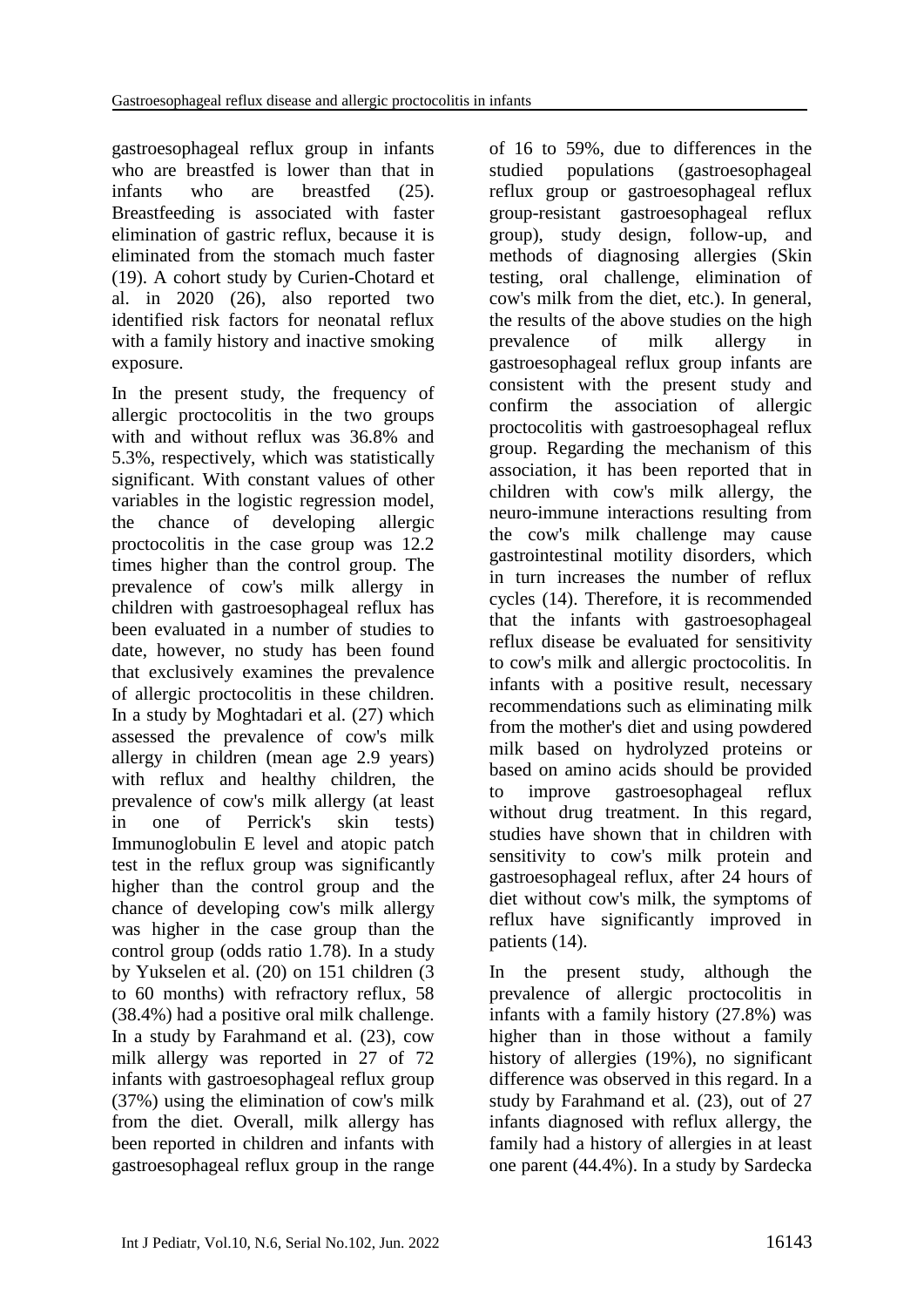et al. [\(28\)](#page-8-3), on 118 healthy infants and 118 infants with bovine allergies, it was reported that a positive family history of allergies increased the risk of bovine allergies in the first year of life. However, in the study of Cavataio et al. [\(16\)](#page-7-10), there was no difference in the clinical or family history between the patients with gastroesophageal reflux group and patients with gastroesophageal reflux group + CMPA.

One of the strengths of the present study was its case-control design that made it possible to evaluate allergic proctocolitis in children with gastroesophageal reflux group compared to healthy children. One of the limitations of the present study is the diagnosis of allergic proctocolitis based solely on fecal examination and clinical signs. It is recommended that other tests such as oral challenge or elimination from the diet be used in future studies to diagnose the allergic perch. In addition, it is recommended that the effectiveness of eliminating cow's milk from the mother's diet be investigated in the improvement of symptoms.

#### **5- CONCLUSION**

In the present study, the frequency of allergic proctocolitis in infants with gastroesophageal reflux group was 36.8%, which was significantly higher than that in the group of infants without gastroesophageal reflux (5.3%), and the chance of developing allergic proctocolitis in infants with gastroesophageal reflux group was 12.2 times higher than that in the healthy infants. Also, the frequency of allergic proctocolitis was significantly different according to gender; and the chance of developing allergic proctocolitis in boys was 2.6 times higher than girls. Therefore, developing gastroesophageal reflux, especially in boys, will be associated with an increased risk of developing allergic proctocolitis.

## **6- ETHICAL APPROVAL:**

The study protocol was approved by the ethics committee of Shahrekord University of Medical Sciences (IR.SKUMS.REC.1399.181).

# **7- ACKNOWLEDGEMENTS**

This study was taken from the postgraduate thesis of Hasan Talakesh. It was funded by Shahrekord University of Medical Sciences (Grant no. 3426).

# **8- CONFLICT OF INTEREST**

None.

# **9- REFERENCES**

<span id="page-6-0"></span>1. Akhparov NN, Boranbayeva R, Suleimanova SB, Temirkhanova M. Current issues of gastro-oesophageal reflux disease surgical treatment in children. Afr J Paediatr Surg. 2021; 18(3):127-32.

<span id="page-6-1"></span>2. Friedman C, Sarantos G, Katz S, Geisler S. Understanding gastroesophageal reflux disease in children. Jaapa. 2021; 34(2):12- 8.

<span id="page-6-2"></span>3. Simon M, Levy EI, Vandenplas Y. Safety considerations when managing gastro-esophageal reflux disease in infants. Expert Opin Drug Saf. 2021; 20(1):37-49.

<span id="page-6-3"></span>4. Rodgers A. Gastro-oesophageal reflux in preterm infants: American Academy of Pediatrics guideline 2018. Arch Dis Child Educ Pract Ed. 2021; 106(2):107.

<span id="page-6-4"></span>5. Burris AD, Burris J, Järvinen KM. Cow's Milk Protein Allergy in Term and Preterm Infants: Clinical Manifestations, Immunologic Pathophysiology, and Management Strategies. Neoreviews. 2020; 21(12):e795-e808.

<span id="page-6-5"></span>6. Tsabouri S, Nicolaou N, Douros K, Papadopoulou A, Priftis KN. Food Protein Induced Proctocolitis: A Benign Condition with an Obscure Immunologic Mechanism. Endocr Metab Immune Disord Drug Targets. 2017; 17(1):32-7.

<span id="page-6-6"></span>7. Nowak-Węgrzyn A. Food proteininduced enterocolitis syndrome and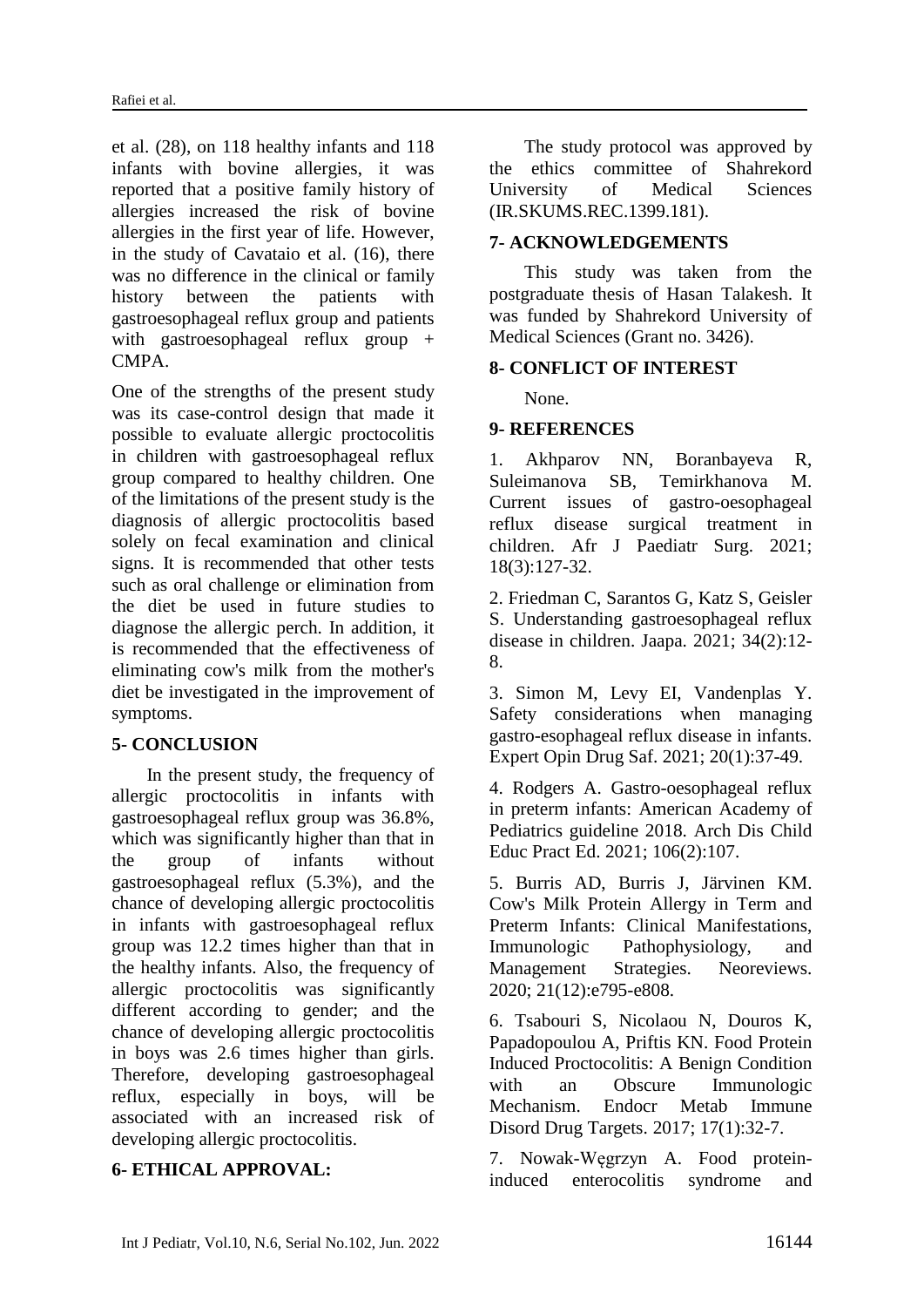allergic proctocolitis. Allergy Asthma Proc. 2015; 36(3):172-84.

<span id="page-7-0"></span>8. Atanaskovic-Markovic M. Refractory proctocolitis in the exclusively breast-fed infants. Endocr Metab Immune Disord Drug Targets. 2014; 14(1):63-6.

<span id="page-7-1"></span>9. Dupont C. Diagnosis of cow's milk allergy in children: determining the gold standard? Expert Rev Clin Immunol. 2014; 10(2):257-67.

<span id="page-7-2"></span>10. Wang J, Sampson HA. Food allergy. The Journal of clinical investigation. 2011; 121(3):827-35.

<span id="page-7-3"></span>11. Errázuriz G, Lucero Y, Ceresa S, Gonzalez M, Rossel M, Vives A. [Clinical characteristics and management of infants less than 1-year-old suspected with allergy to cow's milk protein]. Rev Chil Pediatr. 2016; 87(6):449-54.

<span id="page-7-4"></span>12. Heine RG. Gastrointestinal food allergies. Food Allergy: Molecular Basis and Clinical Practice. 101: Karger Publishers; 2015. p. 171-80.

<span id="page-7-5"></span>13. Magazzù G, Scoglio R. Gastrointestinal manifestations of cow's milk allergy. Ann Allergy Asthma Immunol. 2002; 89(6 Suppl 1):65-8.

<span id="page-7-6"></span>14. Forget P, Arends JW. Cow's milk protein allergy and gastro-oesophageal reflux. Eur J Pediatr. 1985; 144(4):298- 300.

15. Omari T, Tobin JM, McCall L, Savage K, Ferris L, Hammond P, Kritas S, Quinn P, Abu-Assi R, Moore D, Davidson G, Gold M, Heine RG. Characterization of Upper Gastrointestinal Motility in Infants With Persistent Distress and Non-IgEmediated Cow's Milk Protein Allergy. J Pediatr Gastroenterol Nutr. 2020; 70(4):489-96.

<span id="page-7-10"></span>16. Cavataio F, Iacono G, Montalto G, Soresi M, Tumminello M, Campagna P, Notarbartolo A, Carroccio A. Gastroesophageal reflux associated with cow's milk allergy in infants: which diagnostic examinations are useful? Am J Gastroenterol. 1996; 91(6):1215-20.

<span id="page-7-7"></span>17. Salvatore S, Agosti M, Baldassarre ME, D'Auria E, Pensabene L, Nosetti L, Vandenplas Y. Cow's Milk Allergy or Gastroesophageal Reflux Disease—Can We Solve the Dilemma in Infants? Nutrients. 2021; 13(2):297.

<span id="page-7-8"></span>18. Atarod L, Bahreh-mand S, Aghamohammadi A, Ghasemi M. Evaluation of gastroesophageal reflux in infants with cow milk allergy. 2007.

<span id="page-7-9"></span>19. Nelson SP, Chen EH, Syniar GM, Christoffel KK. Prevalence of symptoms of gastroesophageal reflux during infancy. A pediatric practice-based survey. Pediatric Practice Research Group. Arch Pediatr Adolesc Med. 1997; 151(6):569- 72.

<span id="page-7-11"></span>20. Yukselen A, Celtik C. Food allergy in children with refractory gastroesophageal reflux disease. Pediatr Int. 2016; 58(4):254-8.

<span id="page-7-12"></span>21. Salvatore S, Agosti M, Baldassarre ME, D'Auria E, Pensabene L, Nosetti L, Vandenplas Y. Cow's Milk Allergy or Gastroesophageal Reflux Disease-Can We Solve the Dilemma in Infants? Nutrients. 2021; 13(2):297.

<span id="page-7-13"></span>22. Lucarelli S, Di Nardo G, Lastrucci G, D'Alfonso Y, Marcheggiano A, Federici T, Frediani S, Frediani T, Cucchiara S. Allergic proctocolitis refractory to maternal hypoallergenic diet in exclusively breast-fed infants: a clinical observation. BMC Gastroenterol. 2011; 11:82.

<span id="page-7-14"></span>23. Farahmand F, Najafi M, Ataee P, Modarresi V, Shahraki T, Rezaei N. Cow's milk allergy among children with gastroesophageal reflux disease. Gut and liver. 2011; 5(3):298.

<span id="page-7-15"></span>24. Karimi K, Jannat Alipour Z, Hakim F, Farahi Rostami R, Jassemi Zergani F, Fotokian Z. Assessment of gastroesophageal reflux in children (2-12